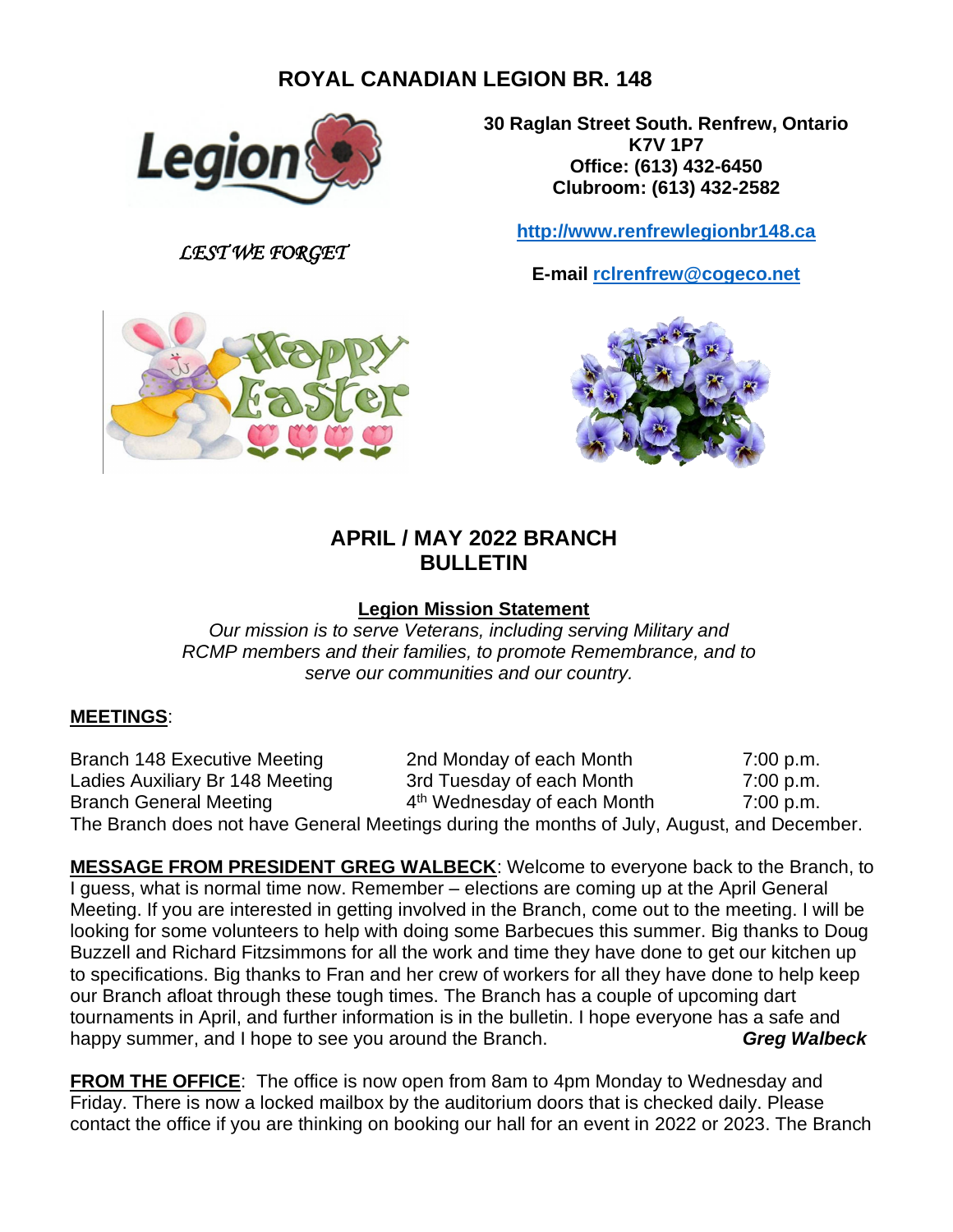is set up for e-transfers for donations, hall rentals and membership renewals. If you wish to receive your Bulletin by email, please contact the office to be added to the list. If you have recently moved, please notify the office so that your information can be updated.

Our Hall rental rates increased, effective January 1, 2022, as follows. Please contact our office at 613-432-6450 for availability.

> Boardroom, weekdays \$ 65.00 Hall, Fridays: Members: \$ 140.00 Non-members \$ 210.00 Hall, Saturdays Members: \$140.00 Non-members \$230.00 Hall, Sundays \$75-\$100, depending on event/set-up Hall, Saturday afternoon only \$ 100.00 Event/Craft Sale \$ 150.00

### **UPCOMING DATES**

|                                                 | Daryl Lecuyer Memorial Open Dart Tournament - | Ray Megrath Memorial Open Dart Tournament -    |  |  |
|-------------------------------------------------|-----------------------------------------------|------------------------------------------------|--|--|
|                                                 | <b>Four Person Teams</b>                      | <b>Three Person Teams</b>                      |  |  |
|                                                 | Saturday, April 9, 2022 - limited to 32 teams | Saturday, April 30, 2022 - limited to 32 teams |  |  |
| Please call Laura Warren (613-717-3959) or Greg |                                               | Please call Laura Warren (613-717-3959) or     |  |  |
| Walbeck (613-432-4246) to register              |                                               | Greg Walbeck (613-432-4246) to register        |  |  |
| Mondays                                         | Renfrew Legion Seniors Darts, 1pm             |                                                |  |  |
| Tuesdays                                        | Foot Care Clinic, twice a month               |                                                |  |  |
| Thursdaug                                       | معمد منسم الممناسم ا                          |                                                |  |  |

Thursdays Ladies' Darts, 7pm Saturdays Weekly entertainment and Meal - please check our Facebook page or our website, listen to Valley Heritage Radio Coming Events, or call the Branch for more information

**LAST POST:** Our Deepest sympathy is expressed to the families of Ordinary Member Richard Pond (January 11), Ladies Auxiliary Member Ruth Elliott (January 31), WWII Veterans Dan Deslaurier (February 4), Allen Miller (February 13), and Ordinary Member James Miller (February 19). If you hear of a member passing away, please contact the office and let the Secretary know so that we can be sure to include them in the next bulletin.

> "They shall grow not old, as we that are left grow old. Age shall not weary them, nor the years condemn. At the going down of the sun and in the morning We will Remember Them."

If anyone knows of any local Senior veterans who are not Legion members please let the office know.

**GREETINGS TO OUR HOUSEBOUND MEMBERS**: A warm hello to all of our members who are unable to visit the Branch:

| <b>Bonnechere Manor:</b>       | Olga Llewelyn, Louise Snow, Elwood Stafford             |                     |           |  |  |
|--------------------------------|---------------------------------------------------------|---------------------|-----------|--|--|
| Mirimichi Lodge:               | Cecil Code                                              | Arnprior Villa:     | Ben Kane  |  |  |
| <b>Island View Retirement:</b> | <b>Bernadette Lacourse</b>                              | <b>Quail Creek:</b> | Ann Hisko |  |  |
|                                | Renfrew Victoria Hospital: Irene Rosebrugh, Ruth Purdie |                     |           |  |  |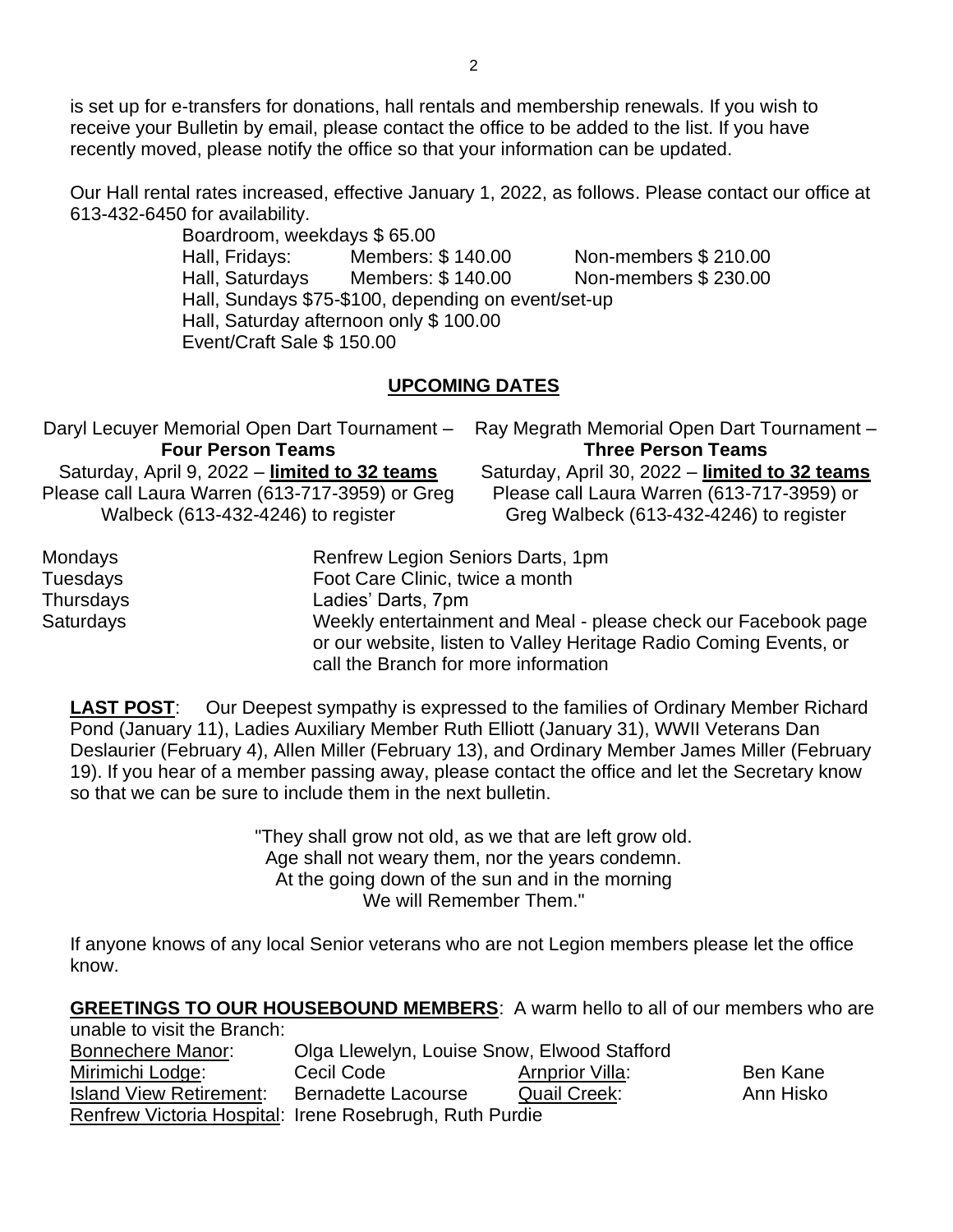If you know of someone who should be included, please contact the office and let the Secretary know so that we can be sure to include them in the next bulletin.

**PROPERTY**. The work in the kitchen is almost done. We are still waiting on parts for the fire system. *Richard Fitzsimmons, Property Co-Chair*

**WAYS & MEANS**: The draws for Friday & Saturday are doing well. I wish to thank all the volunteers. *Richard Fitzsimmons, Ways & Means*

**YOUTH EDUCATION**: Students from the Renfrew area did very well at the Zone Competition for Remembrance Day Literary and Poster Contest this year. Congratulations to the following students who placed at the Zone Contest:

Chris Labonte - 1st Senior Essay Adisson Budden - 1st Intermediate Essay Wyatt Kelly - 1st Junior Essay **Emily Ford - 2nd Senior Poem** Peyton Church - 1st Intermediate Poem Mia St Michael - 1st Junior Poem Faith Hamilton - 1st Senior B/W Poster Sophie Donkers - 3rd Junior B/W Poster Grace Waldrum - 2nd Junior Colour Poster

Sarah Palmer - 2nd Senior Colour Poster Colivia Curry - 3rd Intermediate Colour Poster

Congratulations to these three students who did exceptionally well in the District Competition for the Remembrance Day Literary Contest this year:



Mia St Michael – 3<sup>rd</sup> Place, Junior Poem (St. Joseph's School, Calabogie)



Christopher Labonte - 1<sup>st</sup> Place, Senior Essay (Renfrew Collegiate Institute)

Chris and Adisson's entries have moved on to compete at the Provincial level. We are very pleased to report that Addison placed 2<sup>nd</sup> in the Provincials!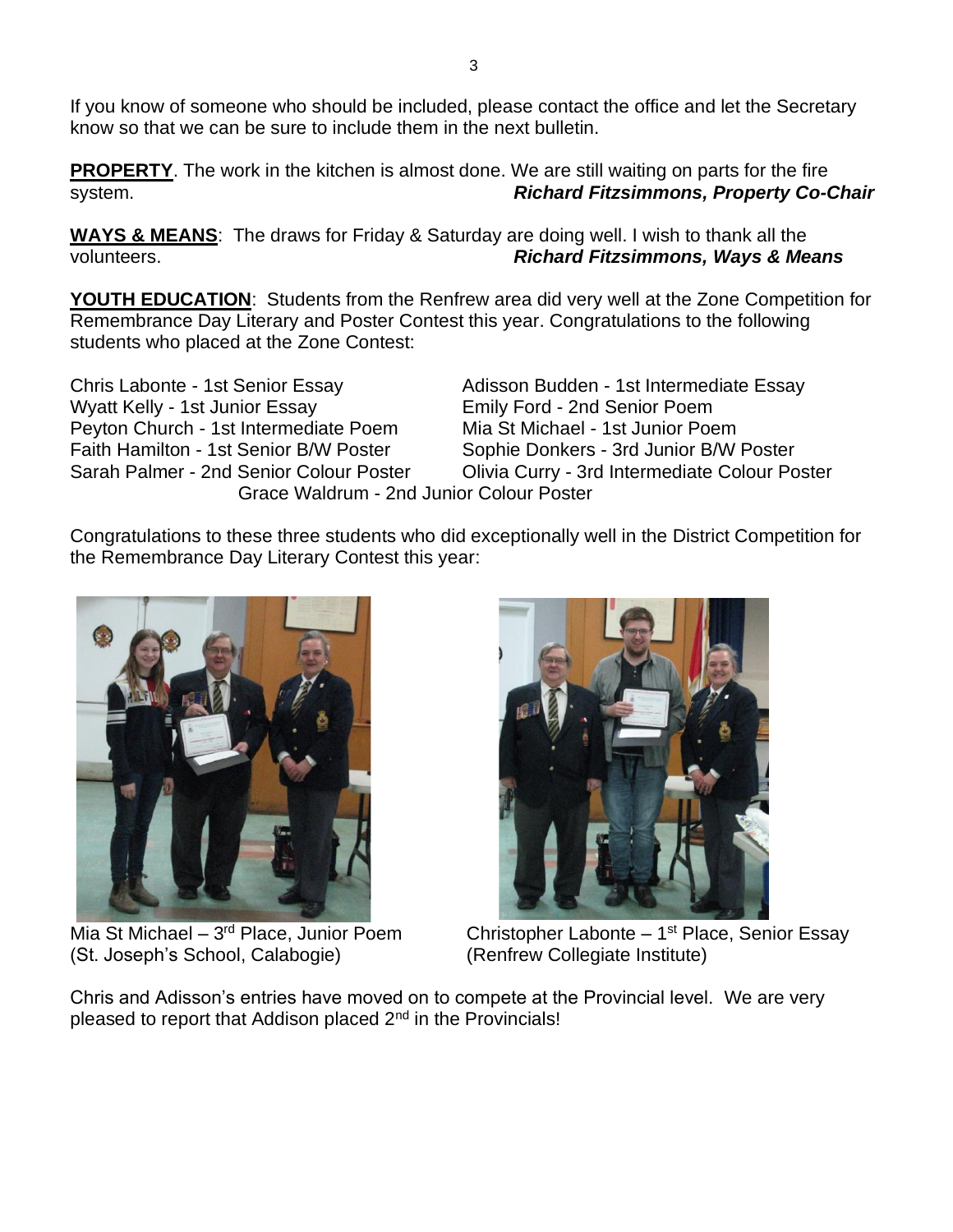

Adisson Budden - 1st Place Intermediate Essay (Renfrew Collegiate Intermediate School) and 2<sup>nd</sup> Place, Provincials.

# *Jo-anne Caldwell, Youth Education Chair*

The Royal Canadian Legion **INFREW BRANCK NO. 14**<br>30 RAGLAM ST. SOUTH<br>RENFREW, ONTARIO

PAY TO THE H653 Champlain Air Cadel

 $M<sub>arch</sub> 73$  20 22

# **POPPY**:

At the March 23, 2022 General Meeting, the Branch donated \$500 to the #653 Champlain Air Cadet Squadron. Accepting the cheque from Comrade President Greg Walbeck and Poppy Chair Rev. Bruce Ferguson is Air Cadet representative, Sue White.

*Bruce Ferguson, Poppy Chair*

**AN EASTER MESSAGE**: Dear Comrades, Easter is the Christian holiday celebrating the Resurrection, or the bringing back to life, of Jesus Christ three days after his crucifixion. In Christian tradition, the Resurrection represents Christ's victory over death and the promise of eternal life for those who follow him. Some Christians refer to Easter as Resurrection Day or Resurrection Sunday.

Easter always falls on a Sunday. Many churches will offer worship services on Good Friday (the Friday just before Easter) along with one or more services on Easter Sunday itself. Easter Sunday marks the end of the 46-day preparatory season of Lent, which is significant in cultures around the world.

The exact date of Easter varies from year to year, but it typically falls during the month of April or sometimes late March. This seasonal timing gives the holiday its strong associations with springtime and rebirth in the natural world. Easter icons such as eggs, baby chicks, bunnies and tulips symbolize new life and renewed hope. Those are powerful ideas to embrace whether you celebrate Easter for religious reasons or simply because you enjoy the vibrant traditions that go along with the holiday.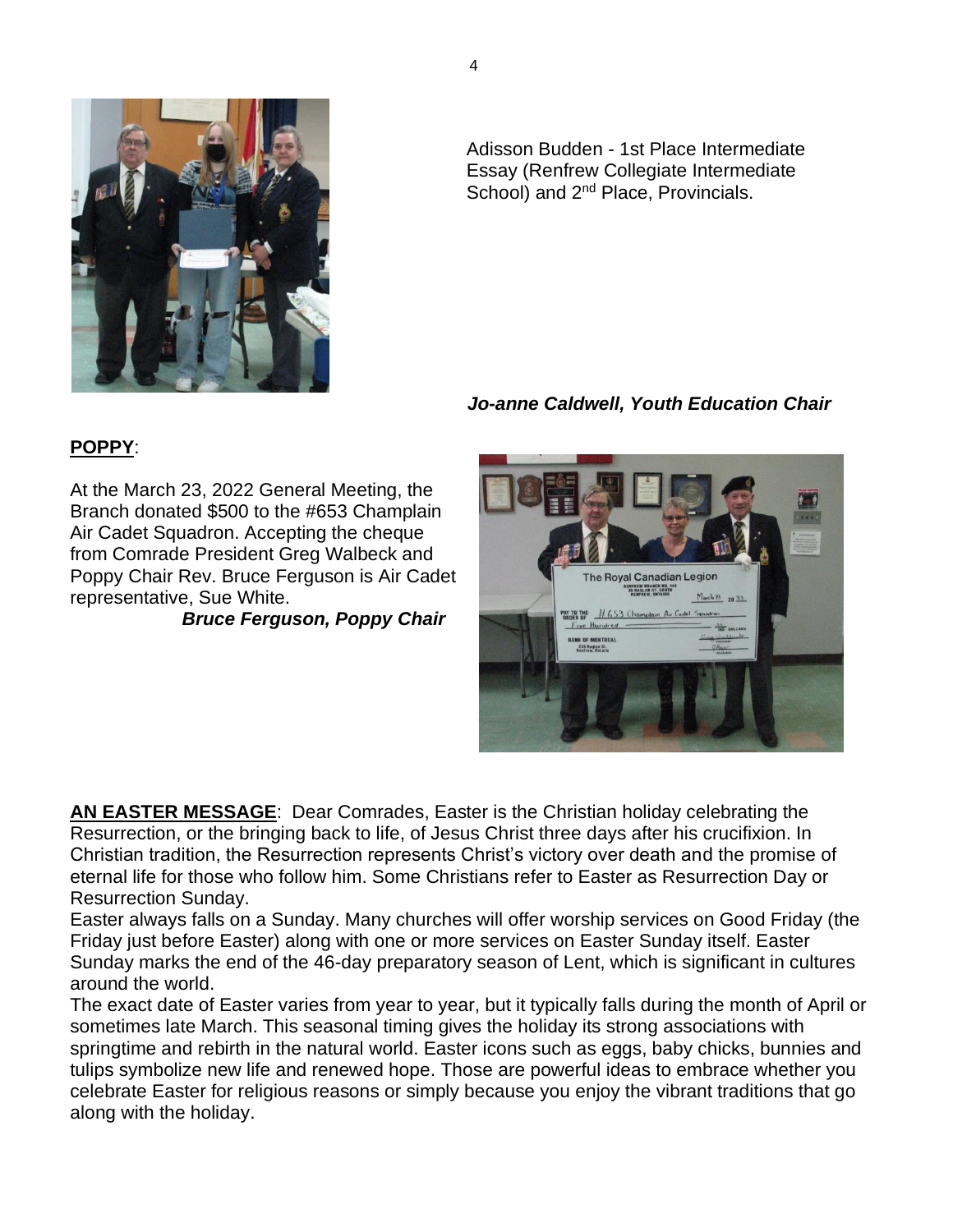May the message of Easter motivate all of us to seek ways to make peace, not war. May we be stimulated to accept others who may seem different from us, rather than sit and complain about those strangers. May we initiate a smile toward one another, and not a frown. May we do this every day in 2022.

A warm greeting to you and your family. Let His joy, peace and love ascend into your home this Easter and through the years. Truly, He is risen! *Padre Bruce Ferguson*

**FINANCE**: Our Branch is doing ok but we can use some suggestions on how we can raise money for the branch. Also I would like to wish everyone a blessed And safe Easter.

### *Tena Miller, Finance Chair*

**MEMBERSHIP**: I hope all members are doing well. It is now back to normal business, with General Meetings on the 4<sup>th</sup> Wednesday of each month. The April General Meeting will also have Branch elections. I would like to remind all members – for you to be able to vote, all dues must be up-to-date. And a reminder to all members who play in Legion Sports – the same applies. All dues must be up to date. Just a reminder to members who may have forgotten to renew your 2020 or 2021 dues, they can still be paid at the office or in the Lounge. Memberships may also be renewed online. *Robert Marsh, Sergeant at Arms and Membership Chair*

**SCOUTS**: Things are doing well, have new youth registered so the group is growing. The Ventures have tapped trees and doing everything to prepare for the syrup. The other groups are working on badges. They all are ready to get started on Beaver Buggy, Cub Cars, and Trucks. Let the races begin. Have a safe spring from 1st Renfrew Scouting.

#### *Yours in Scouting, Susan Fleming*

**LADIES AUXILIARY**: The Ladies Auxiliary have catered a few funeral lunches since the Branch has reopened. We have also reviewed and increased our catering prices. Please contact the office for further information. *Rose LaFont, LA President*

**SPORTS**: The Daryl Lecuyer Dart Tournament is on Saturday April 9, and The Ray Megrath Dart Tournament is Saturday April 30. Registration for both tournaments is from 10:00am to 10:45am. If you wish to register a team for either tournament, please call Laura Warren at (613) 717-3959, or myself at (613) 432-4246. There is nothing yet from Zone Sports.

## *Greg Walbeck, Sports Chair*

**ENTERTAINMENT:** Our entertainment is doing well. Our meals are postponed at the moment due to the kitchen renovations. Many thanks to everyone who has come to the Branch on a Saturday evening to enjoy great entertainment. Please watch our Facebook page, our website or listen to Valley Heritage Radio Coming Events for upcoming events.

#### *Fran Godin, Entertainment Chair*

**RENFREW LEGION SENIORS DARTS**: The Renfrew Legion Seniors have commenced their darts every Monday at 1pm in the Hall. Come out for an enjoyable afternoon with friends.

**BURSARY**: Applications for Renfrew Branch Bursaries will be available online through the local High School Guidance Office. Branch 148 of the Royal Canadian Legion grants bursaries of \$1,000.00 to qualifying student's graduating from Grade 12 who NEED financial support. Applications must be completed in full to be considered. To be eligible for a branch bursary a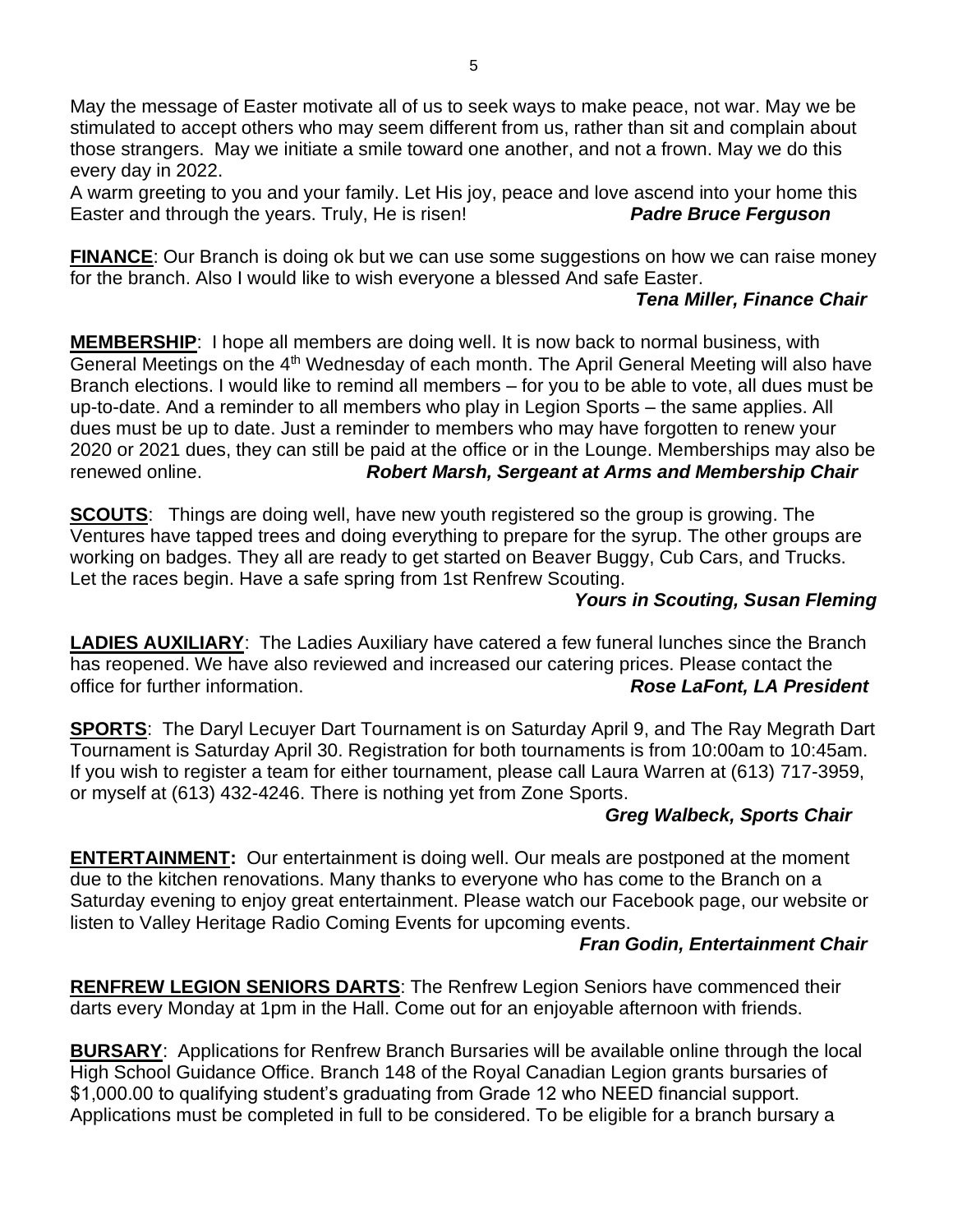student must:

Be accepted in an intuition offering post-secondary training. (University/College)

- Canadian and Commonwealth War Veterans: children and grandchildren
- Ordinary members (veterans) of Legion Branch 148, their children and grandchildren.

• Students must be graduating from Renfrew Collegiate or St Joseph's High School Deadline for applications is **June 10, 2022**. *Ella Box, Bursary Chair*

**BRANCH ELECTIONS**: At the March 23, General Meeting, Nominations were held for the upcoming Branch Election, scheduled for Wednesday, April 27. Nominations are as follows:

| President                      | <b>Greg Walbeck</b><br><b>Bruce Ferguson</b>                       |                                                       |  |  |
|--------------------------------|--------------------------------------------------------------------|-------------------------------------------------------|--|--|
| 1 <sup>st</sup> Vice-President | (none)                                                             |                                                       |  |  |
| 2 <sup>nd</sup> Vice-President | Tena Miller<br>Ella Box                                            |                                                       |  |  |
| 3rd Vice-President             | Ron Kilby                                                          |                                                       |  |  |
| <b>Added Executive</b>         | Rose LaFont<br><b>Bill McLeod</b><br>Diana Seeley<br>Donald Stroud | <b>Cheryl Babcock</b><br>Huguette Jobin<br>Pat Bryden |  |  |

Nominations will re-open at the April 27 General meeting, for any nominations from the floor, and elections will be held at that time. To be able to vote, you must be a member in good standing with all dues paid up to date. *Debbie McDermid, Nominating Committee Chair*

**ZONE G7 NEWS:** The Spring Zone Convention was held on March 13<sup>th</sup> in Deep River, guest speaker Ty Seeley, Deputy District G Commander, brought greetings from District Council and presented a summary of the various actions/events happening at the Provincial level of the Legion. Command is in need of submissions for the Military Book, and there will be a 60% increase in the cost of poppy supplies. Branch Presidents & Zone Officers presented reports pertaining to their Branch or committee.

Credential Report: 33 Accredited, 8 observers and 2 guest = total of 42

Medals and Zone Bars were presented to deserving Zone Officers.

Elections were held, the following were acclaimed: Zone Commander Wayne Bennett, Deputy Zone Commander Heather Poliquin, Zone Sports Officer and other Chairs will be appointed by the Zone Commander. This will be a 3 year Term. President Greg Walbeck presented a \$300.00 cheque to assist with the Zone Youth Education programs.

The convention delegates passed a motion to donate \$500.00 to District Youth Track & Field. After the Business meeting, delegates enjoyed a delicious sit down chicken dinner with all the trimmings catered & served by the Deep River Ladies Auxiliary.

Delegates from Branch 148 were Comrades Greg Walbeck, Rob Marsh, Bill McLeod, Huguette Jobin and Ella Box. *Ella Box*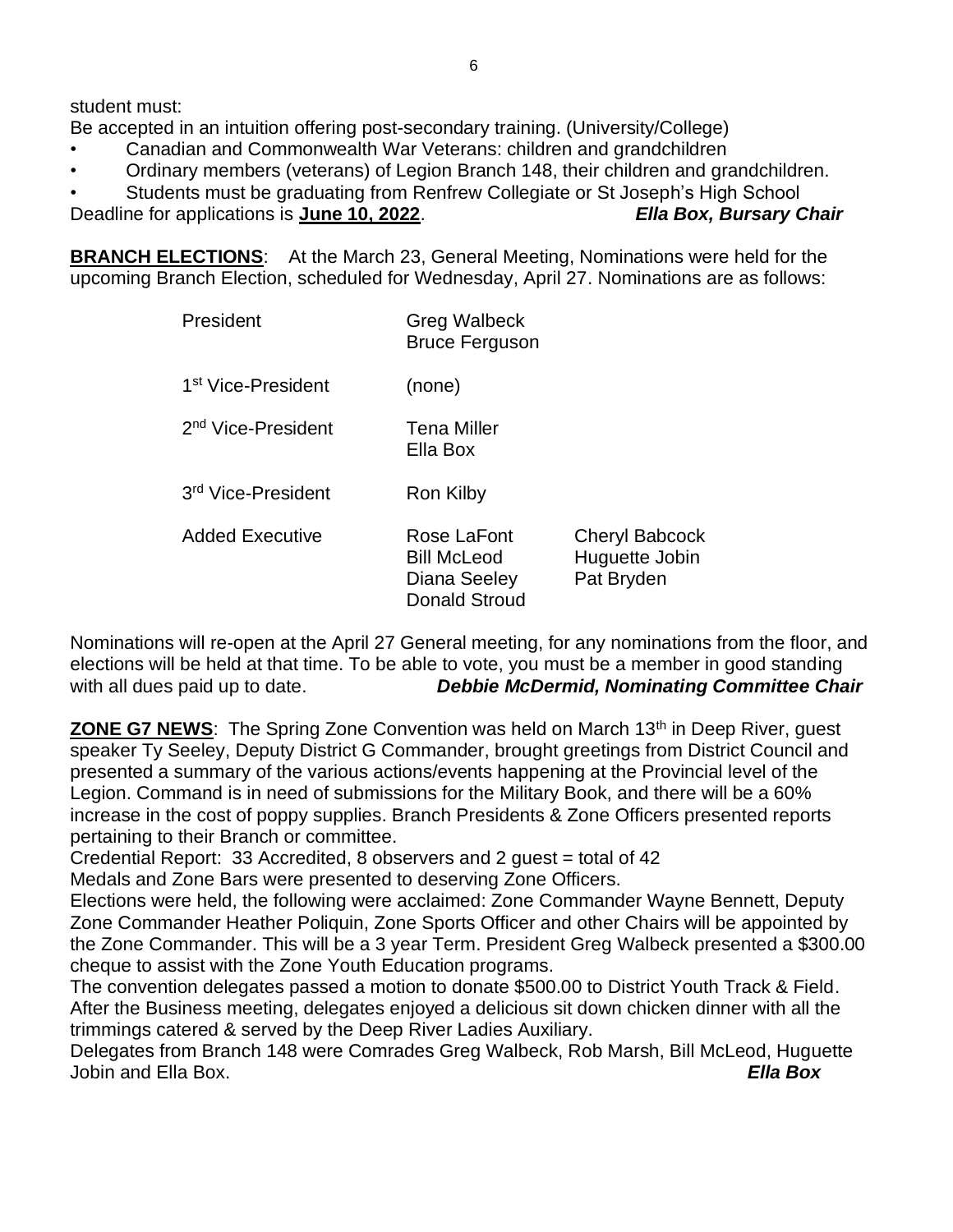**POPPY PROJECT**: The Poppy Project is taking a brief break and will be coming back in early 2022 to start planning for next November's displays. If you might be interested in helping us in 2022, please contact the office and leave your name and number.

**CONSTITUTION & LAWS & RESOLUTIONS**: A Notice of Motion was presented at the March general meeting to make two amendments to the Branch Regulations. These will be considered for discussion and a vote for acceptance at our April annual meeting (posted on bulletin board). Over the past few months there has been several amendments to the General By-Laws and the Poppy manual: just to name a few to reflect gender-neutral language throughout – "Chairman" was changed to "Chair", "widow/widower" was changed to "surviving spouse", and the poppy reporting period will be the fiscal year. *Ella Box*

**PUBLIC RELATIONS**: Please keep our April & May calendars handy for information, and feel free to review our Facebook page (Royal Canadian Legion Br. 148 Renfrew) or our website [\(www.renfrewlegionbr148.ca\)](http://www.renfrewlegionbr148.ca/) for current information. *Debbie McDermid, PRO*

**MILITARY SERVICE RECOGNITION BOOK**: Ontario Command is in need of submissions for Volume 9. Forms may be picked up at the Legion office or refer to the Ontario Command Website for a submission form. All submissions must be returned to Renfrew Branch to be verified for correctness. Deadline Date **May 27, 2022**. Anyone needing assistance with your submission, contact Ella @ 613-432-6049. *Ella Box*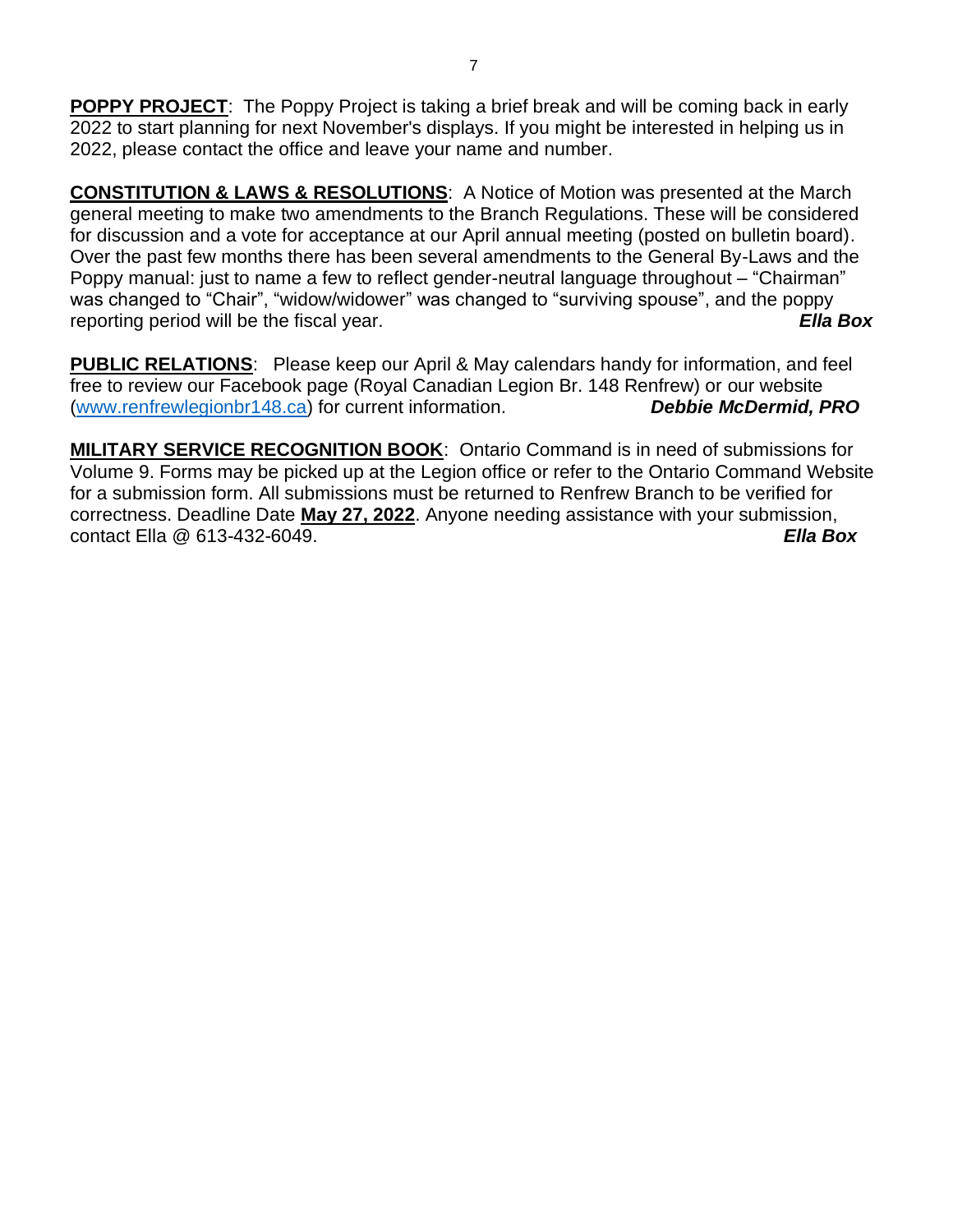| <b>April 2022</b>                                                                  |                                                                                                 |                                                 |                                                                                      |                                                                                                    |                                                                                                                                                   |                                                                                                                                                                  |
|------------------------------------------------------------------------------------|-------------------------------------------------------------------------------------------------|-------------------------------------------------|--------------------------------------------------------------------------------------|----------------------------------------------------------------------------------------------------|---------------------------------------------------------------------------------------------------------------------------------------------------|------------------------------------------------------------------------------------------------------------------------------------------------------------------|
| <b>Sun</b>                                                                         | <b>Mon</b>                                                                                      | <b>Tue</b>                                      | <b>Wed</b>                                                                           | <b>Thu</b>                                                                                         | <b>Fri</b>                                                                                                                                        | <b>Sat</b>                                                                                                                                                       |
|                                                                                    |                                                                                                 |                                                 |                                                                                      |                                                                                                    | 1 MONTH OF THE<br><b>MILITARY CHILD</b><br><b>ROYAL CANADIAN</b><br><b>AIR FORCE FOUNDED</b><br>(1924)<br>Hall Reserved -<br><b>Bridal Shower</b> | $\overline{\mathbf{2}}$<br>Main Hall: Valley<br>Heritage Radio<br>breakfast,<br>8:30am-12pm<br>Entertainment:<br>Back Beat, 4-8pm                                |
| <b>3 BATTLE OF</b><br><b>MOREUIL WOOD</b><br>(1918)                                | <b>4 NATO ACCORD</b><br><b>SIGNED (1949)</b><br>Legion Seniors<br>Darts<br>$1-4$ pm             | 5<br>Hall: Foot Care<br>Clinic                  | 6<br>Hall: Foot Care<br><b>Clinic</b><br>Club <sub>51</sub><br>$1-4pm$               | 7<br>Hall: Ontrac Food<br>Handling Course<br>LA Darts 7-9pm                                        | 8                                                                                                                                                 | 9 BATTLE OF VIMY<br><b>RIDGE (1917)</b><br>Daryl Lecuyer<br><b>Memorial Dart</b><br>Tournament<br>Entertainment:<br>Country<br>Reflections, 4-<br>8pm, in Lounge |
| $ 10\rangle$                                                                       | 11<br>Legion Seniors<br>Darts<br>$1-4pm$<br>Executive, 7pm                                      | 12<br>Hall Reserved                             | 13<br>Club <sub>51</sub><br>$1-4pm$                                                  | 14<br><b>LA Darts</b><br>7-9pm                                                                     | $15$ GOOD FRIDAY -<br><b>BRANCH CLOSED</b>                                                                                                        | 16<br>Entertainment:<br>Rewind, 4-8pm,<br>in Hall                                                                                                                |
| 17                                                                                 | <b>18 EASTER</b><br><b>MONDAY</b><br>Legion Seniors<br>Darts<br>$1-4pm$                         | 19<br><b>Foot Care Clinic</b><br>LA Meeting 7pm | 20<br>Club <sub>51</sub><br>$1-4pm$                                                  | 21 QUEEN<br><b>ELIZABETH'S</b><br>BIRTHDAY (1926)<br>Hall: Ontrac Job<br>Fair<br>LA Darts<br>7-9pm | 22                                                                                                                                                | 23<br>Hall Reserved -<br>Stag & Doe<br>Entertainment:<br>Black Jack, 4-<br>8pm, in Lounge                                                                        |
| $24$ NATIONAL<br><b>VOLUNTEER WEEK</b><br>Hall Reserved -<br><b>Birthday Party</b> | 25 ANZAC DAY<br><b>BATTLE OF</b><br><b>KAPYONG (1951)</b><br>Legion Seniors<br>Darts<br>$1-4pm$ | 26                                              | 27<br>Club <sub>51</sub><br>$1-4pm$<br>General Meeting,<br>7pm - Branch<br>Elections | 28<br>LA Darts                                                                                     | 29<br>7-9pm Hall Reserved:<br>Stag & Doe                                                                                                          | 30<br><b>Ray Megrath</b><br><b>Memorial Dart</b><br>Tournament<br>Entertainment:<br>To be Announced                                                              |